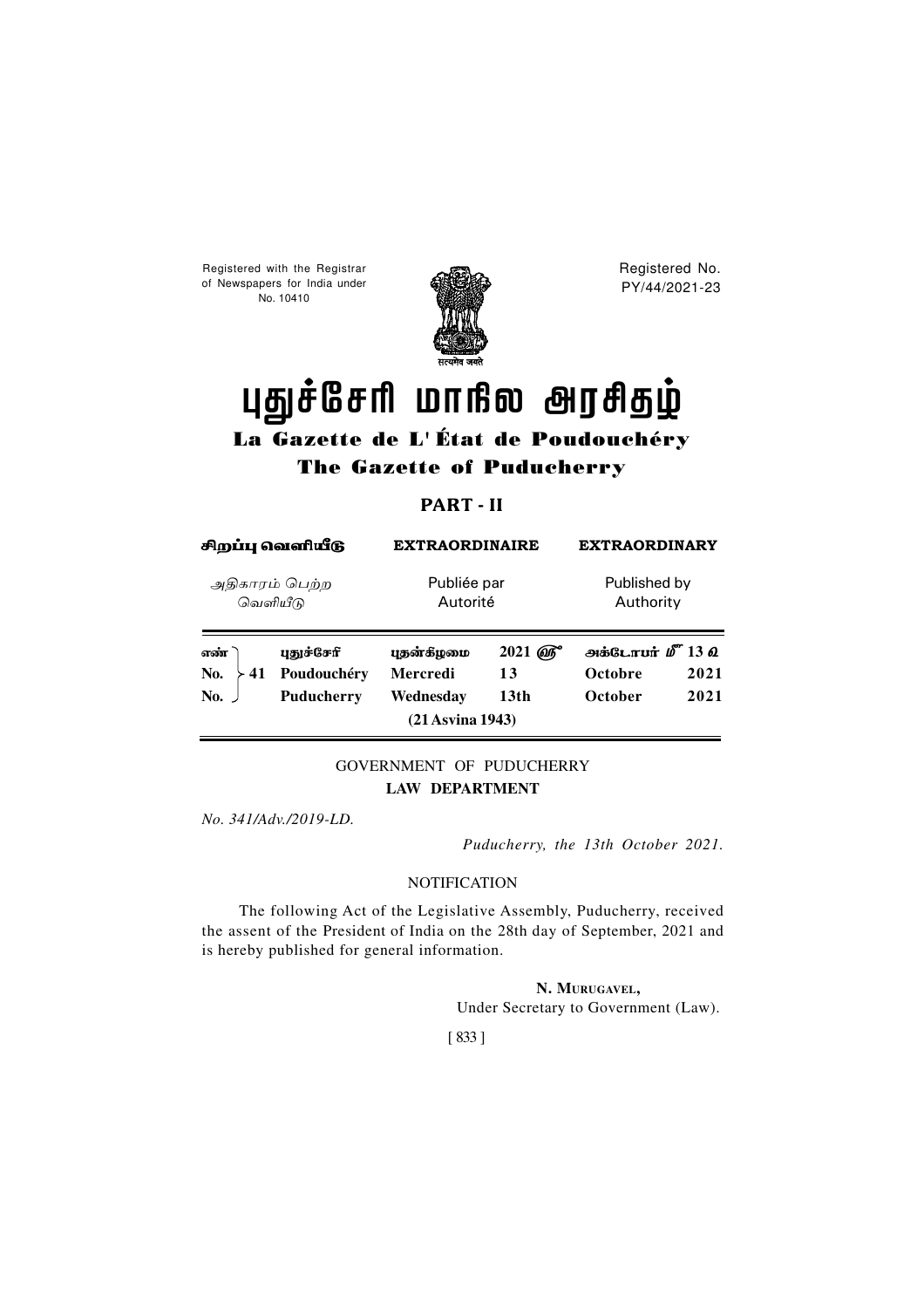#### THE PUDUCHERRY SETTLEMENT OF ARREARS ACT, 2020 (Act No. 5 of 2021)

(28-09-2021)

#### AN ACT

**to provide for settlement of arrears of tax, penalty and interest which were levied, payable or imposed, respectively under Pondicherry General Sales Tax Act, 1967, Puducherry Value Added Tax Act, 2007 and Central Sales Tax Act, 1956 administered by the Commercial Taxes Department, Puducherry and for the matters connected therewith or incidental thereto.**

BE it enacted by the Puducherry Legislative Assembly in the Seventy-first Year of the Republic of India as follows:–

Short title. commencement.

1. (1) This Act may be called the Puducherry extent and Settlement of Arrears Act, 2020.

> (2) It extends to the whole of the Union territory of Puducherry.

> (3) It shall come into force on such date, as the Government, may by notification in the Official Gazette, appoint.

Definitions.

2. In this Act, unless the context otherwise requires,–

(a) "Appellate Authority" means, the Appellate Assistant Commissioner appointed under the Puducherry Value Added Tax Act, 2007 or the erstwhile Pondicherry General Sales Tax Act, 1967;

(b) "applicant" means, a dealer as defined in the relevant Act who is liable to pay arrears of tax, penalty and interest, levied or imposed under the relevant Act and who desires to avail the benefit of settlement, by complying with the conditions, under this Act;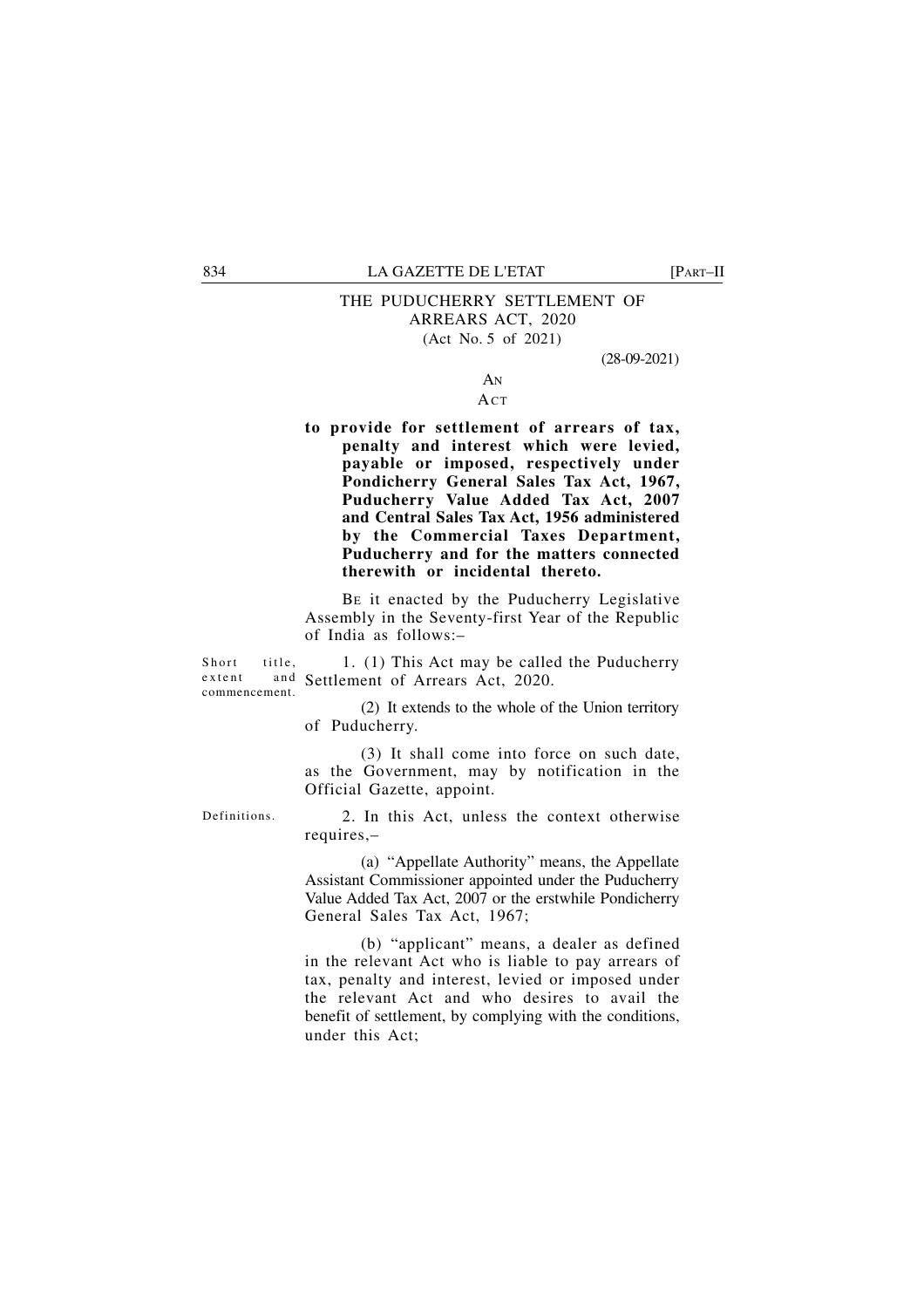(c) "arrears of tax, penalty and interest" respectively, means–

> (i) tax payable by an applicant under the relevant Act;

> (ii) penalty payable by an applicant under the relevant Act, other than sub-clause (iii) of this clause.

> (iii) penalty payable by an applicant under sub-section (3) of section 27 of the Pondicherry General Sales Tax Act, 1967 or section 24A of the Puducherry Value Added Tax Act, 2007.

(d) "assessing authority" means, an assessing officer who has jurisdiction over the applicant under the Puducherry Value Added Tax Act, 2007 or Pondicherry General Sales Tax Act, 1967 and includes an officer authorized by the Commissioner in this behalf under the relevant Act;

(e) "Commissioner" means, any person appointed as the Commissioner of State Tax under section 3 of the Puducherry Goods and Services Act No. Tax Act, 2017 and includes the Commissioner of  $\frac{6}{2017}$ . Commercial Taxes appointed under section 3 of Act No. the Puducherry Value Added Tax Act, 2007;<br>9 of<br>2007. 6 of 2017.

> (f) "Government" means, the Government of Puducherry;

> > (g) "Relevant Act" means, the following Acts:–

| Act No. | (i) the Central Sales Tax Act, $1956$ ;         |
|---------|-------------------------------------------------|
| 74 of   |                                                 |
| 1956.   |                                                 |
|         | (ii) the repealed Pondicherry General Sales     |
| Act No. | Tax Act, 1967;                                  |
| 74 of   |                                                 |
| 1967.   |                                                 |
| Act No. | (iii) the Puducherry Value Added Tax Act, 2007. |
| 9 of    |                                                 |
| 2007.   |                                                 |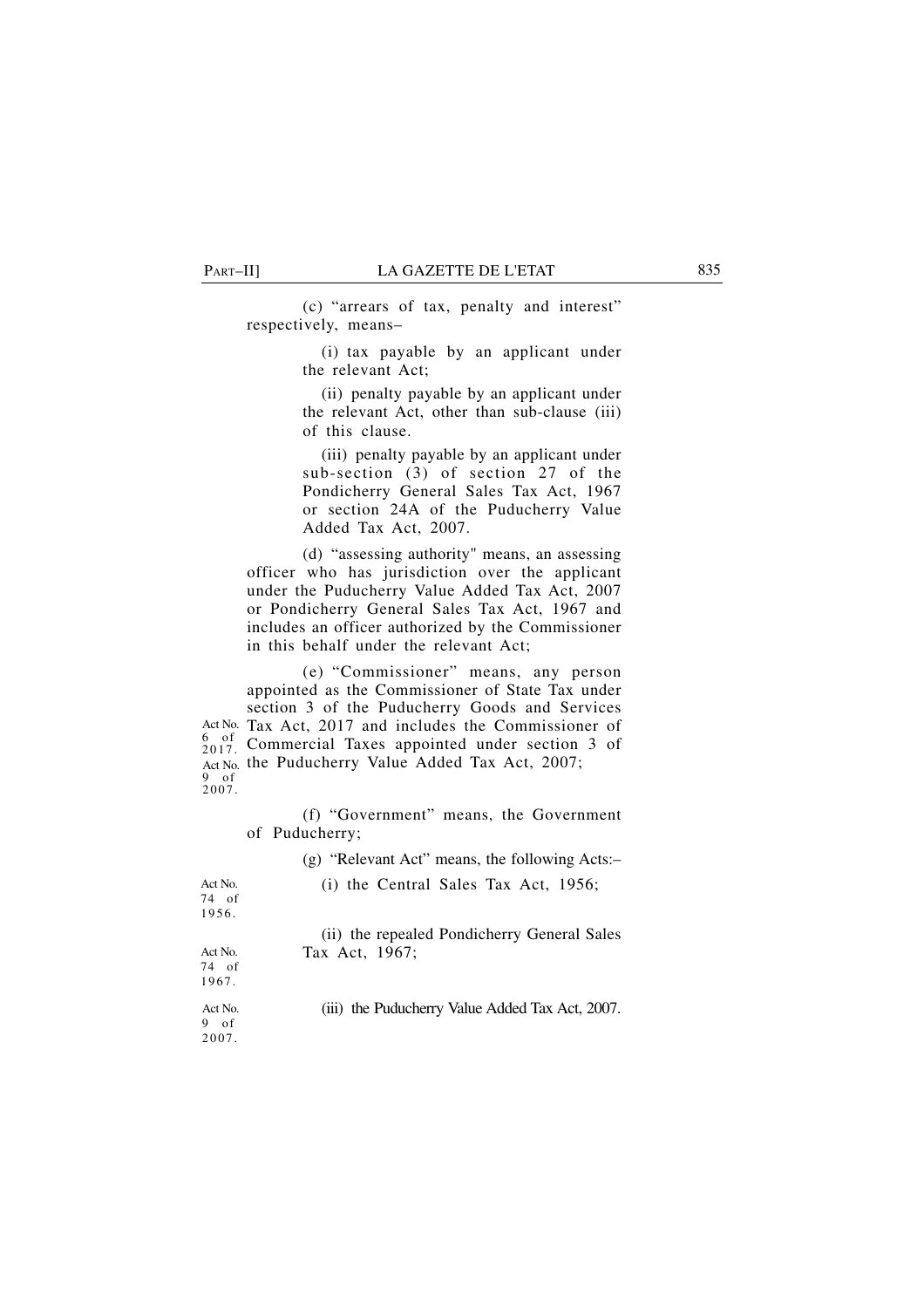(h) "Revisional Authority" means, the authority conferred with special powers or powers of revision under section 35 or 36 or 37 of the Pondicherry General Sales Tax Act, 1967 or under section 45 or 46 of the Puducherry Value Added Tax Act, 2007, as the case may be.

(i) "Tribunal" means, the Pondicherry Sales Tax Appellate Tribunal.

(2) Unless there is anything repugnant to the subject or context, all expressions used in this Act, which are not defined, shall have the same meaning as defined or used in the relevant Act.

3. Subject to the other provisions of this Act, an applicant may make an application for settlement of arrears of tax, penalty and interest in respect of which any assessment is completed and demand raised under the relevant Act prior to the 1st day of July 2017: Eligibility for settlement.

> Provided that if, an appeal or revision or any case against assessment is pending before the Tribunal or High Court or Supreme Court, as on the date of submission of application under section 4, other than the private complaints filed by the Government before the Judicial Magistrate Court, then the demand covered under such assessment shall not be eligible for settlement.

4. (1) An application for the purpose of section 3 shall be made to the Assessing Authority by an applicant within ninety days from the date of commencement of this Act or by such later date as the Government may, by notification, specify, from time to time, in such form, and in such manner, as may be prescribed. Application for settlement.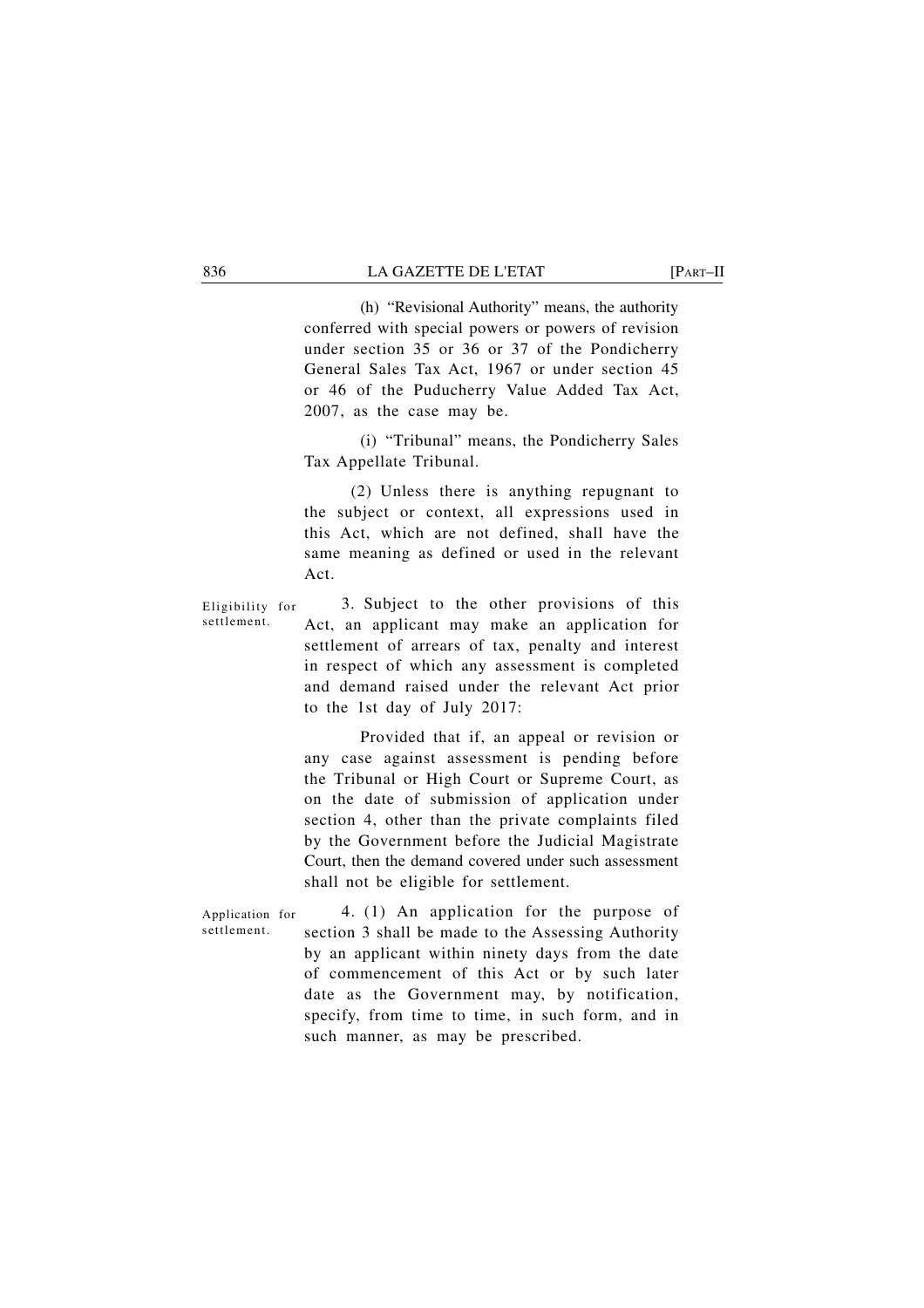(2) The application shall be accompanied with proof of payment of fifty percent. of the tax amount remaining unpaid as on the date of making application under sub-section (1).

(3) The application shall be submitted separately for each assessment under the relevant Act.

(4) The applicant shall send a copy of the application made under sub-section (1) to the Appellate Authority or the Revisional Authority under the relevant Act, before whom any appeal or revision, as the case may be, is pending within seven days from the date of making such application before the assessing authority.

5. (1) The assessing authority shall verify Determination of the correctness of the particulars furnished in  $\frac{\text{the}}{\text{hypoles}}$  hy the the application made under section 4 with reference applicant and to all relevant records and determine the amount  $\frac{p}{p}$  a y m e n t of tax and penalty payable by the applicant at the rates specified in section 6. The amount so determined shall be communicated to the applicant in the prescribed Form within fifteen days from the date of submission of application by the applicant under sub-section (1) of section 4.

(2) If, the amount paid by the applicant along with the application submitted under sub-section (1) of section 4 falls short of not more than ten percent. of the amount payable under sub-section (2) of section 4, then the assessing authority shall issue a notice to the applicant in the prescribed Form demanding payment of differential amount within a period of seven days from the date of receipt of notice.

payable by the thereof.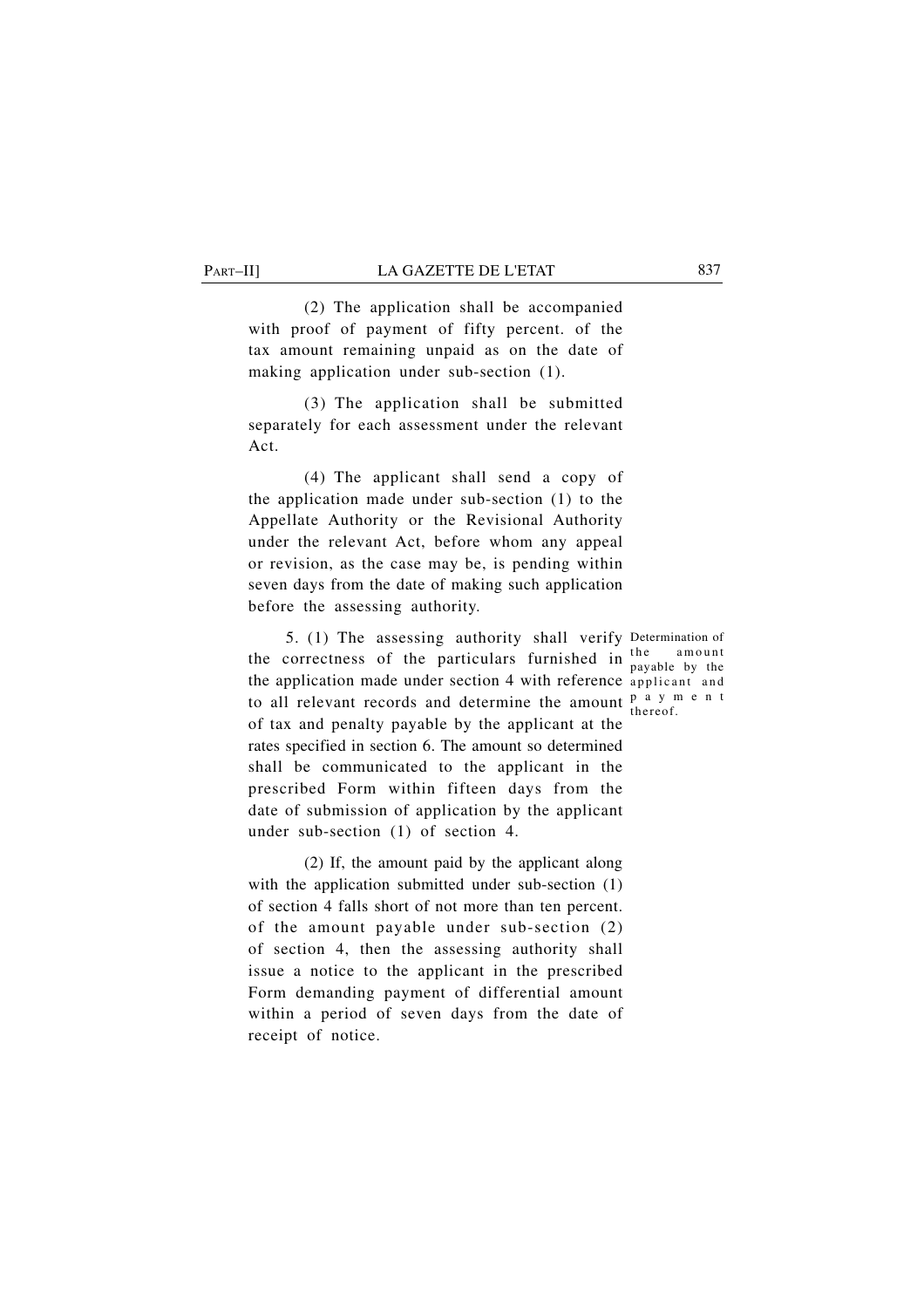(3) If, the amount paid by applicant along with the application falls short of more than ten percent. of the amount payable under sub-section (2) of section 4 or the applicant fails to pay the differential amount as per the notice issued under sub-section (2) within the time allowed, then the assessing authority shall summarily reject the application by an order in writing.

(4) The balance tax and penalty amount as determined by the assessing authority under sub-section (1) after adjusting all payments made earlier against the relevant demand including the amount paid under sub-section (2) of section 4 or sub-section (2) of this section shall be paid by the applicant within three months from the date of communication of amount determined by the Assessing Officer under sub-section (1) without the requirement of any further notice from the Assessing Authority.

(5) If, the applicant fails to pay the tax and penalty amount payable under sub-section (4) within the period allowed for its payment, the assessing authority shall reject the application by an order in writing.

(6) Any payment made under this Act shall not be refundable. On rejection of application under sub-section  $(3)$  or  $(5)$ , the amount paid by the applicant under this Act shall be treated to have been paid against the respective demand under the relevant Act.

(7) The amount determined or payable under this section shall be rounded off to the nearest rupee and, for this purpose, where such amount contains a part of a rupee, and, if, such part is fifty paise or more, it shall be rounded off to the nearest rupee, and if, such part is less than fifty paise, it shall be ignored.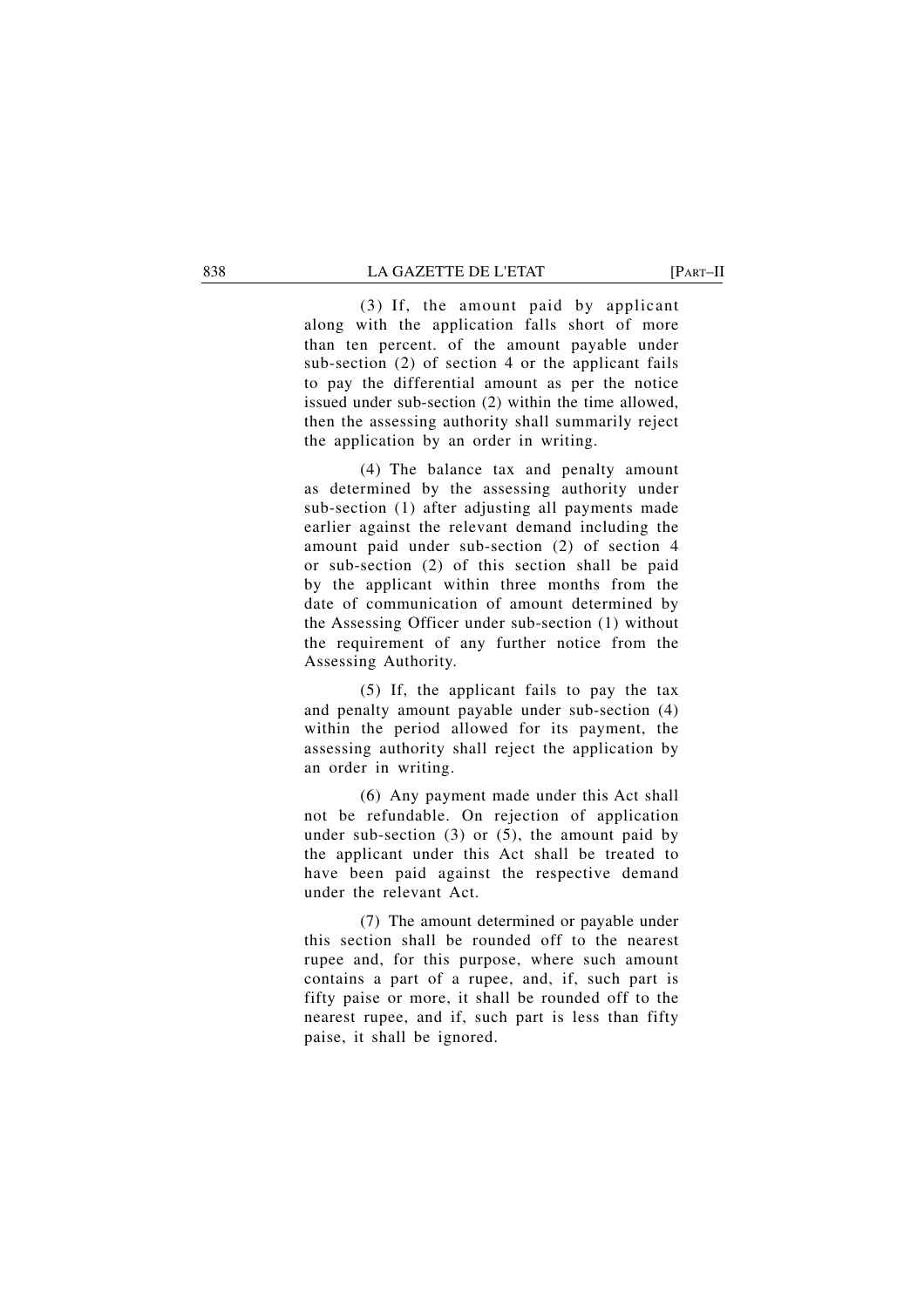amount payable

6. (1) Notwithstanding anything contained in Rate applicable the relevant Act, but, subject to the provisions of  $\frac{1}{2}$  determining this Act, the applicant applying for settlement and waiver. under section 4 shall pay the arrears of tax and penalty as below:

(a) *Tax*-one hundred percent. of the amount remaining unpaid as on the date of application.

(b) *Penalty*-twenty-five percent. of the amount remaining unpaid as on the date of application.

(2) On completion of payment under sub-section (1), the balance penalty and the entire interest shall be waived.

7. (1) The assessing authority shall, on being Settlement of satisfied about the payment of the amount determined  $\frac{\text{arrears and issue}}{\text{of certificate}}$ under sub-section (1) of section 5, by an order, settle the arrears of tax, and penalty and issue a certificate in such form as may be prescribed, and thereupon, the applicant shall be discharged from his liability to make payment of the balance amount of arrears of penalty and interest.

(2) The certificate under sub-section (1) shall be issued within fifteen days of payment of the entire amount determined under sub-section (1) of section 5 and separate certificate shall be issued in respect of each application.

(3) The Assessing Authority, for reasons to be recorded in writing, may refuse to settle the arrears of tax, penalty and interest:

Provided that no order under this sub-section shall be passed without giving the applicant a reasonable opportunity of showing cause against such refusal.

of certificate.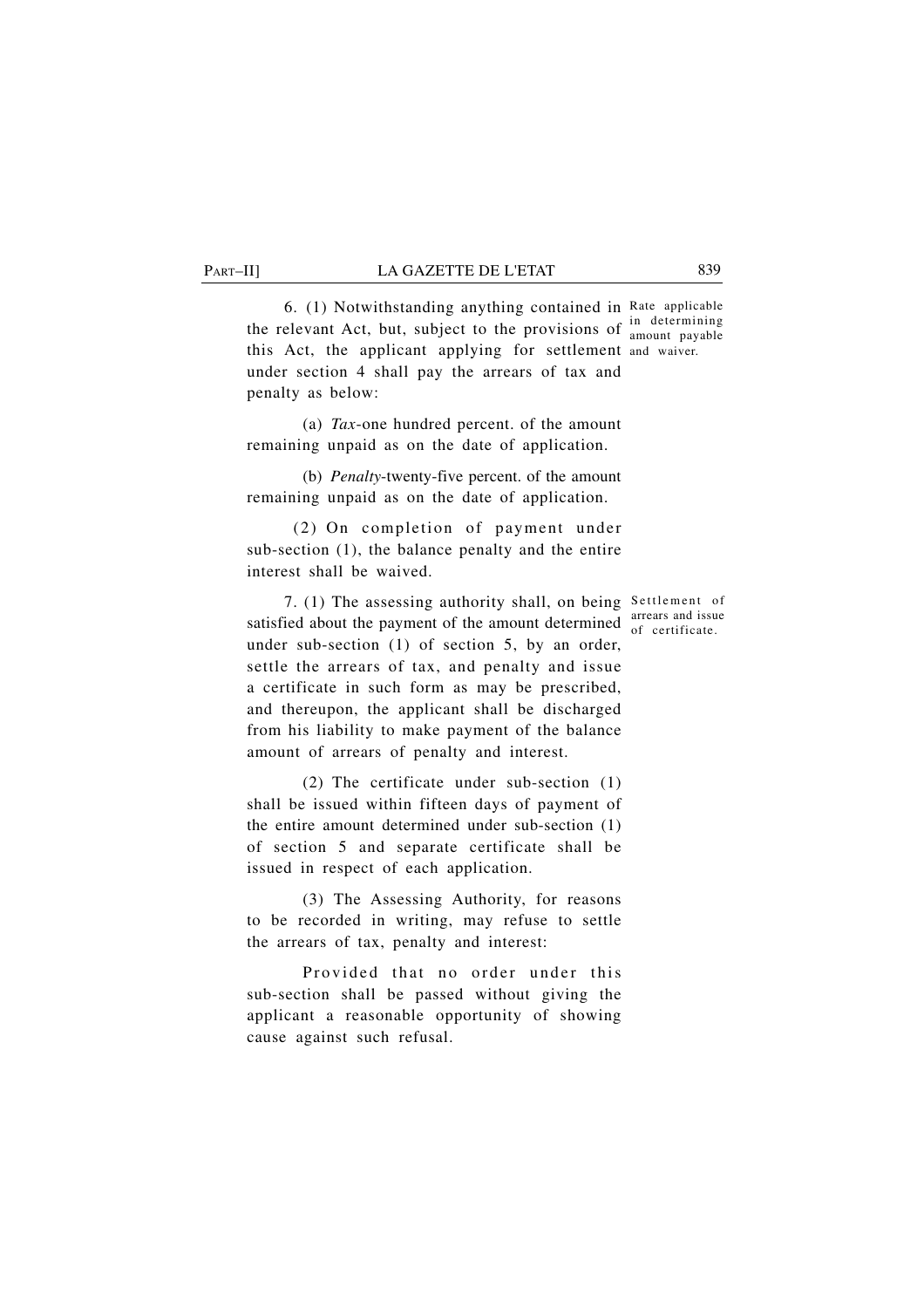(4) After a certificate under sub-section (1) is issued by the Assessing Authority, the Commissioner may, at any time within one year from the date of issue of the certificate, call for the record of such certificate and after noticing an error in such certificate, in so far as it is prejudicial to the interest of revenue, may modify the certificate after allowing the applicant a reasonable opportunity of showing cause.

Bar on reopening of settled cases.

8. A certificate issued under section 7 shall be conclusive as to the settlement to which it relates, and no matter covered by such certificate shall be re-opened in any proceeding of review or revision, or in any other proceeding, under the relevant Act.

Withdrawal of appeal, revisions and revenue recovery Actions.

9. (1) Notwithstanding anything to the contrary contained in any provision in the relevant Act, appeal or revision for any period pending before the Appellate Authority or Revisional Authority, as the case may be, under the relevant Act in respect of which a certificate is issued under section 7, shall be deemed to have been withdrawn.

(2) Any order passed by the Appellate Authority or Revisional Authority subsequent to the date of filing of application for settlement of arrears of tax, penalty and interest resulting in claim for refund of amount paid upto the time of settlement of such arrears of tax and penalty under this Act, will not be taken into consideration.

(3) Where any revenue recovery proceedings under the Puducherry Revenue Recovery Act, 1970 Act has been initiated or private complaint has been  $\frac{N_{0.14}}{s}$ filed before the Judicial Magistrate Court against  $\frac{0}{10}$ the applicant for recovery of arrears of tax, penalty and interest, on issue of certificate under section 7, the revenue recovery proceedings and the private complaint relevant to the demand for which the certificate is issued shall be withdrawn:

1970.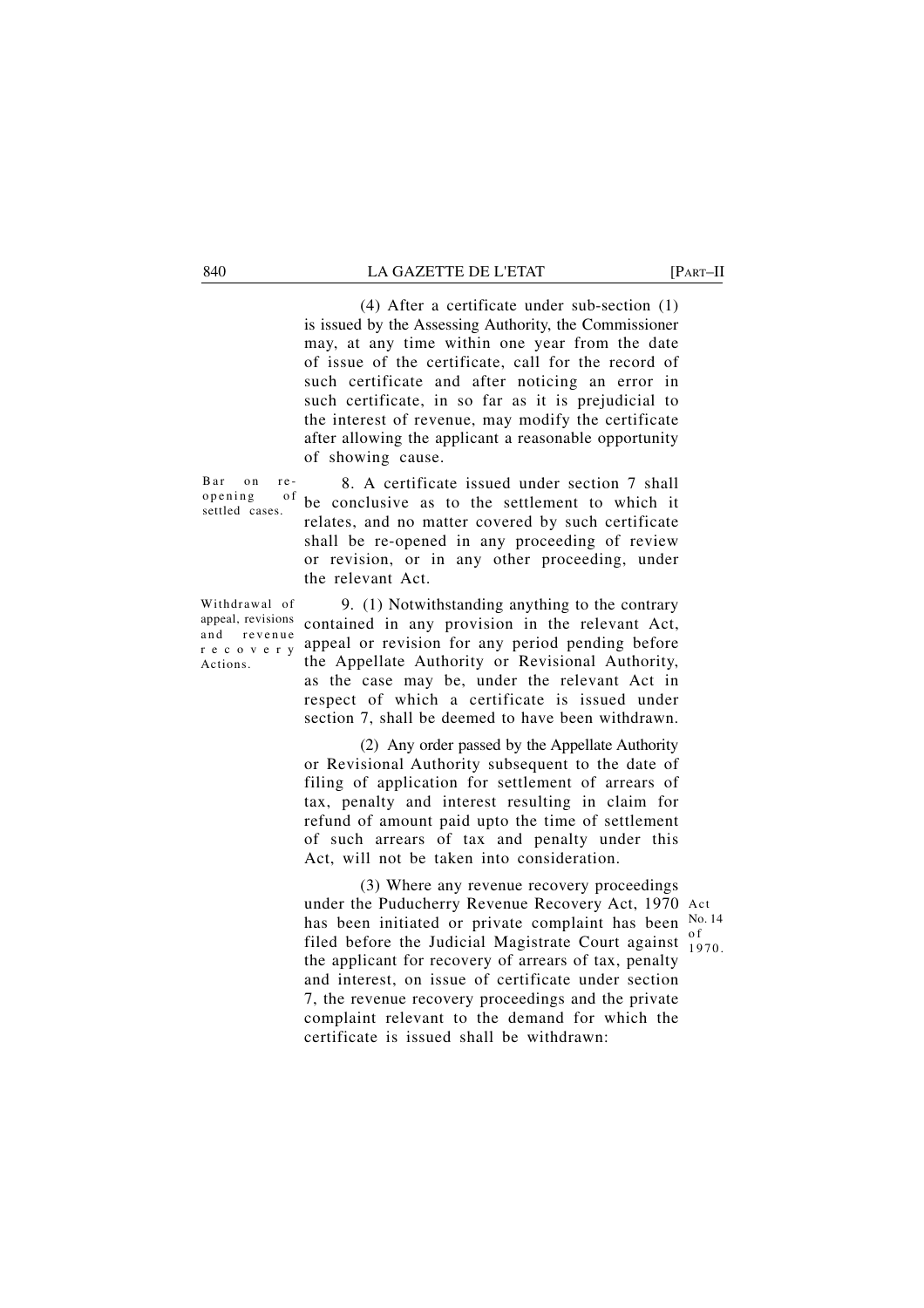Provided that the private complaint pending before the Judicial Magistrate Court shall not be withdrawn without the prior approval of the Government.

10. No authority shall proceed to decide in Authority not to any appeal or revision under the relevant Act proceed in relating to any assessment order in respect of certain cases. which a copy of the application has been received under sub-section (1) of section 4:

Provided that such authority shall proceed to decide such proceeding or appeal or revision in accordance with the provisions of the relevant Act, if, the application is rejected under sub-section (3) or (5) of section 5 or if, a certificate referred to in sub-section (1) of section 7 is refused to the applicant by an order passed by the Assessing Authority under sub-section (3) of section 7.

11. (1) Notwithstanding anything contained Revocation of in section 8 or section 9, where it appears to the <sup>certificate.</sup> assessing authority that an applicant has obtained the certificate under section 7 by suppressing any material information or particulars or by furnishing any incorrect or false information or particulars, such Assessing Authority, may, within a period of two years from the date of issue of the said certificate, for reasons to be recorded in writing and after giving the applicant a reasonable opportunity of showing cause, revoke the certificate issued under sub-section (1) of section 7.

(2) If, a certificate is revoked under sub-section (1), any appeal or revision, as the case may be, under the relevant Act, covered by such certificate shall, notwithstanding the provisions of section 8 or section 9, stand revived or reinstated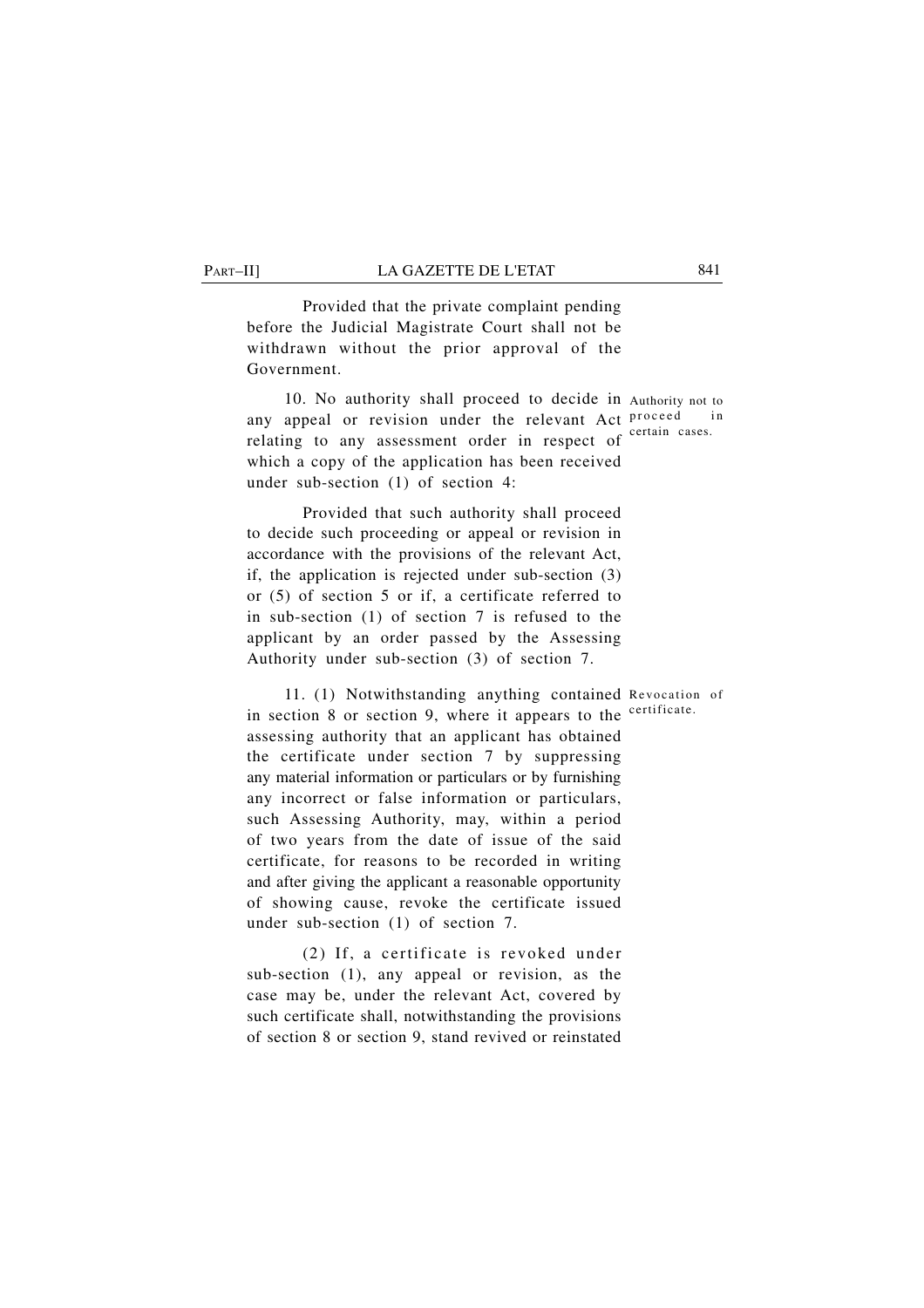immediately upon such revocation, and such appeal or revision shall be decided in accordance with the provisions of the relevant Act, as if, no settlement of the arrears of tax and penalty in such proceeding or appeal or revision has ever been made under this Act.

(3) In the case of revocation of a certificate in accordance with sub-section (1), the amount paid by the applicant under section 5 shall be treated as payment towards the amount payable under the relevant Act for the demand for which the certificate has been revoked.

Information to be sent authorities under relevant Act.

12. The Assessing Authority within three days to of the receipt or issue, as the case may be, shall communicate to the Appellate Authority or Revisional Authority under the relevant Act, who for the time being, has jurisdiction over the applicant under the relevant Act and to the Commissioner,—

(a) copy of order passed under sub-section (3) or (5) of section 5;

(b) copy of an order passed and certificate issued under sub-section (1) of section 7;

(c) copy of revocation order passed under sub-section (1) of section 11; and

(d) such other matters as it may deem necessary.

Power to remov difficulties.

13. If, any difficulty arises in giving effect to any of the provisions of this Act, the Government may, by order, not inconsistent with the provisions of this Act, remove such difficulty:

Provided that no such order shall be made after the expiry of one year from the date of coming into force of this Act.